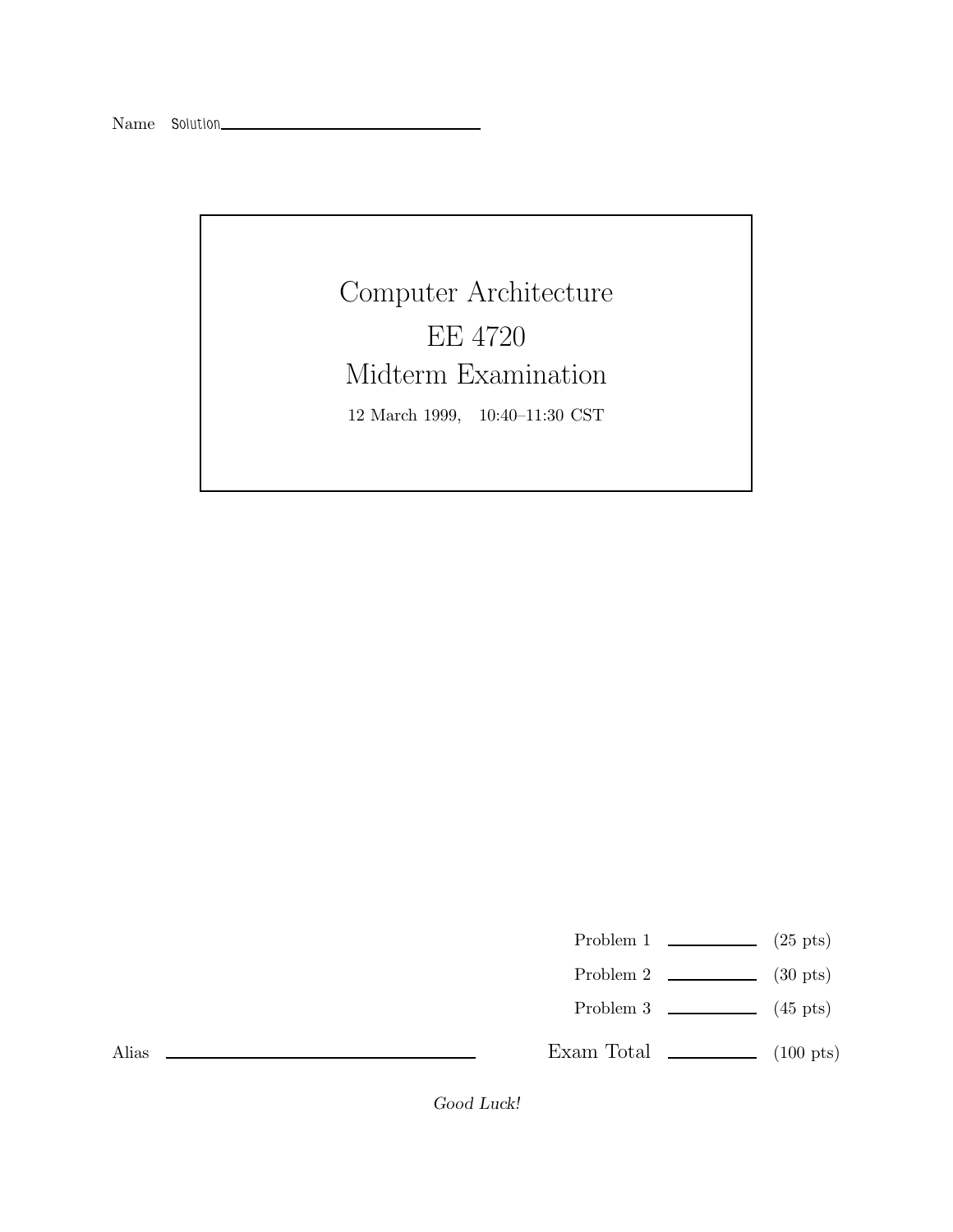Problem 1: Design control logic to generate the control signal for the multiplexor at the lower input to the ALU. The control logic should be located in the ID stage and should generate a two-bit integer for the multiplexor. The integer specifies which multiplexor input to use, they are numbered from zero starting at the top. (Input 0 connects to ID/EX.B, 1 connects to EX/MEM.ALU, etc.) The logic can use units that test for equality of their two inputs,  $\equiv$ , and units that test for instruction formats,  $\begin{bmatrix} = \text{Type I} \end{bmatrix}$  = Type R, and  $\begin{bmatrix} = \text{Type J} \end{bmatrix}$  and can use the usual logic gates. Base the setting on instruction type, rather than the exact opcode. Show how the control signal is connected to the multiplexor. (25 pts)



*Solution:*

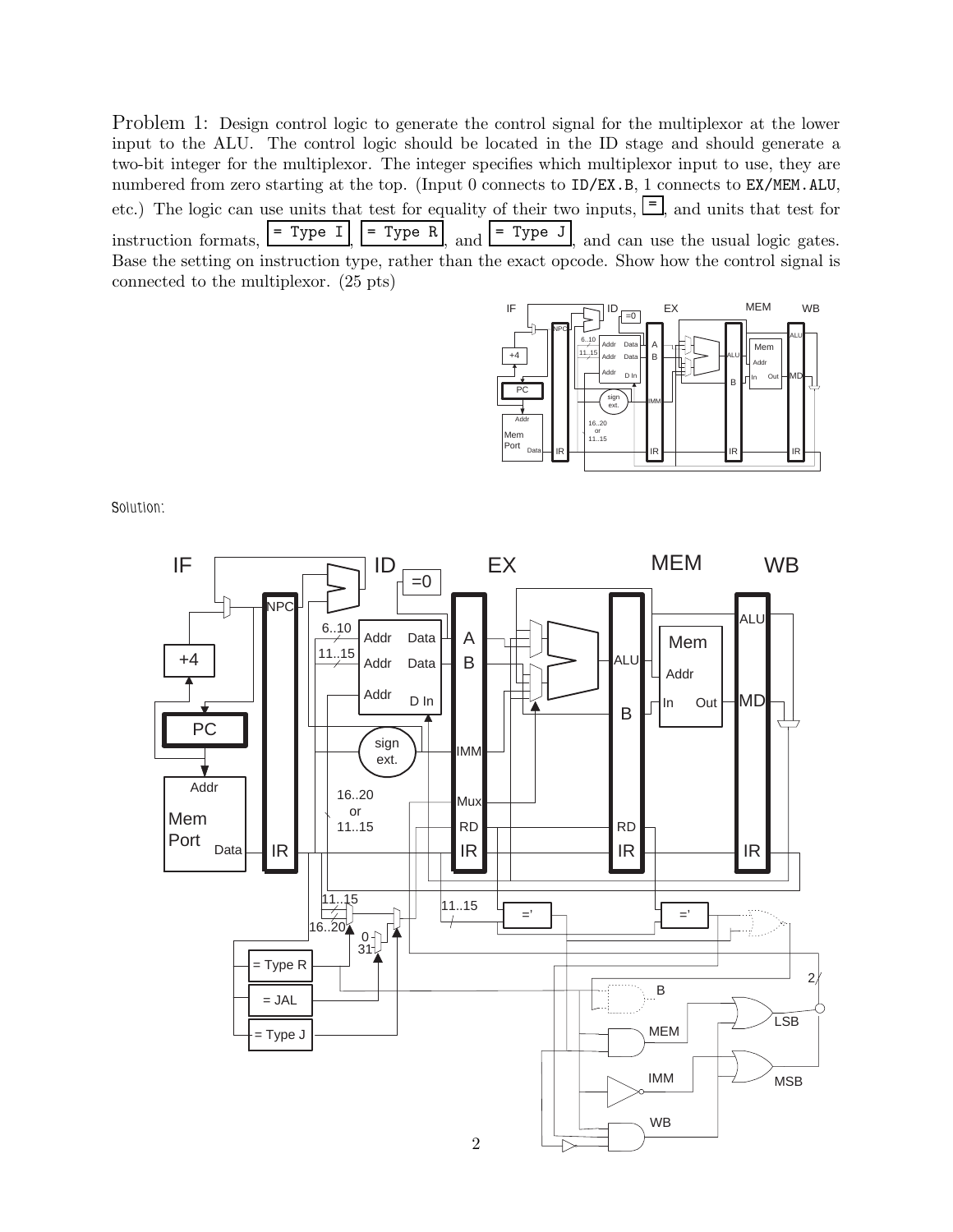Problem 2: Consider the code below. LOOP:

| Cycle 0 1 2 3 4 5 6 7 8 9 10 11 12 13 14 15      |  |  |                       |  |                 |  |                        |    |       |    |
|--------------------------------------------------|--|--|-----------------------|--|-----------------|--|------------------------|----|-------|----|
| $1w$ r1, $0(r2)$ IF ID EX MEM WB                 |  |  |                       |  |                 |  |                        | IF | ID EX |    |
| addi r3, r1, #12 $IF$ ID $\rightarrow$ EX MEM WB |  |  |                       |  |                 |  |                        |    | IF ID |    |
| sw $4(r2)$ , r3 IF --> ID -----> EX              |  |  |                       |  | MEM WB          |  |                        |    |       | ΙF |
| add r5, r5, r1                                   |  |  | IF -----> ID EX MEMWB |  |                 |  |                        |    |       |    |
| addi r2, r2, #8                                  |  |  |                       |  | IF ID EX MEM WB |  |                        |    |       |    |
| slt r6, r2, r7                                   |  |  |                       |  |                 |  | IF ID EX MEM WB        |    |       |    |
| bneq r6, LOOP                                    |  |  |                       |  |                 |  | IF ID -----> EX MEM WB |    |       |    |
| xor r8, r9, r10                                  |  |  |                       |  |                 |  | $TF$ -----> $x$        |    |       |    |

(a) Show a pipeline execution diagram for execution up to the second time lw enters instruction fetch. Use the pipeline from problem 1. As with homework 3, a bypass path is unavailable if it's not shown. What is the CPI for a large number of iterations? (10 pts)

The pipeline execution diagram appears above. The CPI is  $\frac{13}{7} = 1.857 \,\mathrm{CPI}.$ 

(b) Unroll the loop so that two iterations of the code above is performed by one iteration of the unrolled loop. (Assume the number of iterations in the original loop is a multiple of two.) Schedule the unrolled loop to minimize stalls. (10 pts)

| ۰.<br>× | ۰. |  |
|---------|----|--|
|         |    |  |

| !Cycle:       |                    |       | 0 1 2 3 4 5 6 7 8 |        |        |     |        |        |     | 9      | 10 11  |        | 12          | 13     | 14 | 15  |
|---------------|--------------------|-------|-------------------|--------|--------|-----|--------|--------|-----|--------|--------|--------|-------------|--------|----|-----|
| lw            | r1, 0(r2) IF       | ID    | EX                | MEM WB |        |     |        |        |     |        |        |        | ΙF          | ID     | EX | MEM |
| lw            | r11, 8(r2)         | IF ID |                   | EX     | MEM WB |     |        |        |     |        |        |        |             | ΙF     | ID | ΕX  |
|               | addi r3, r1, #12   |       | IF                | ID     | EX     | MEM | WB     |        |     |        |        |        |             |        | ΙF | ID  |
|               | addi r13, r11, #12 |       |                   | IF     | ID     | EX  | MEM WB |        |     |        |        |        |             |        |    | ΙF  |
|               | addi r2, r2, #16   |       |                   |        | ΙF     | ID  | EX     | MEM WB |     |        |        |        |             |        |    |     |
|               | $slt$ r6, r2, r7   |       |                   |        |        | ΙF  | ID     | EX     | MEM | WB     |        |        |             |        |    |     |
|               | add r5, r5, r1     |       |                   |        |        |     | ΙF     | ID     | EX  | MEM WB |        |        |             |        |    |     |
|               | add r5, r5, r11    |       |                   |        |        |     |        | ΙF     | ID  | EX     | MEM WB |        |             |        |    |     |
|               | sw $-12(r2)$ , r3  |       |                   |        |        |     |        |        | IF  | ID     | EX     | MEM WB |             |        |    |     |
| SW            | $-4(r2)$ , r13     |       |                   |        |        |     |        |        |     | ΙF     | ID     | EX     | MEM WB      |        |    |     |
| bneq r6, LOOP |                    |       |                   |        |        |     |        |        |     |        | ΙF     | ID     | EX          | MEM WB |    |     |
|               | xor r8, r9, r10    |       |                   |        |        |     |        |        |     |        |        | ΙF     | $\mathbf x$ |        |    |     |
|               |                    |       |                   |        |        |     |        |        |     |        |        |        |             |        |    |     |

(c) What is the CPI of the unrolled and scheduled loop found above? What conclusions about performance improvement can and cannot be made by comparing the CPI of the original and unrolled loop? What is the performance improvement? (Give a number for performance improvement, don't just say "it's good.") (10 pts)

The unrolled loop has 11 instructions and only suffers a 1-cycle branch delay, for a CPI of  $\frac{12}{11} = 1.091\,\mathrm{CPI}.$ 

*Though the CPI is lower, this doesn't tell the whole story because fewer instructions do the same amount of work and so the performance improvement is more than CPI improvement would suggest.*

*Performance improvement will be expressed as speedup. The speedup of the unrolled loop will be found using the time needed to do two iterations of the original loop and dividing it by the iteration time of the unrolled and scheduled loop:*  $\frac{13\times2}{12} = 2.167$ .  $\frac{3 \times 2}{12} = 2.167.$  3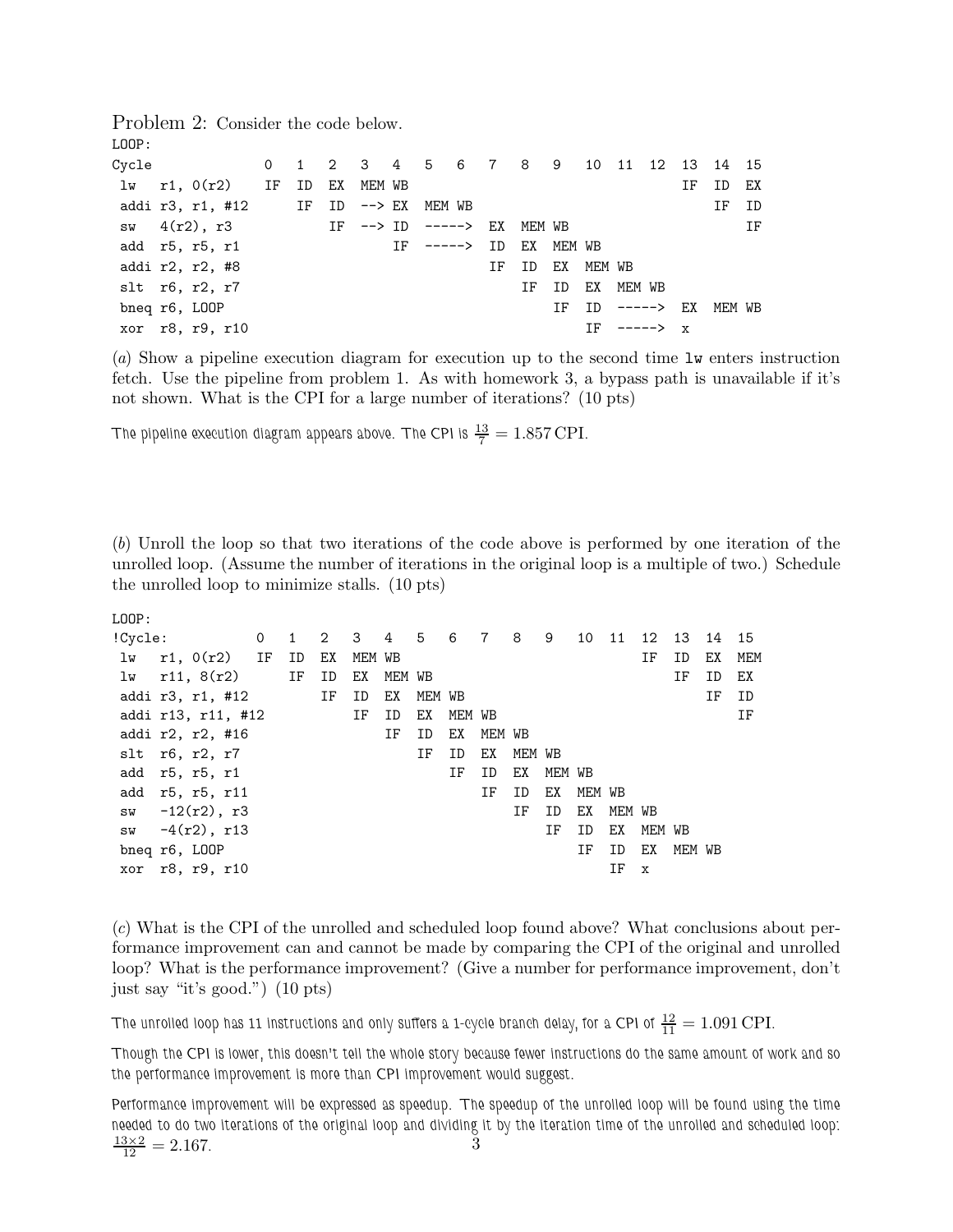Problem 3: Answer each question below.

(a) Show an example of DLX code that encounters a WAW hazard on the Chapter-3 implementation of DLX (in which the multiply floating-point functional unit has an initiation interval of 1 and a latency of 6 and the add floating-point functional unit has an initiation interval of 1 and a latency of 3) but which does not encounter a WAW hazard on a DLX implementation which is identical except the FP add latency is 1 and the FP multiply latency is 4. The code should not encounter a structural hazard on either implementation. (12 pts)

```
! Code execution on Chapter-3 DLX (unmodified).
! Cycle 0 1 2 3 4 5 6
addf f0, f1, f2 IF ID A0 A1 A2 A3 WB
lf f0, 0(r1) IF ID EX MEM WB
! Code execution on Chapter-3 DLX with fast FP functional units.
! Cycle 0123456
addf f0, f1, f2 IF ID A0 A1 WB
lf f0, 0(r1) IF ID EX MEM WB
```
(b) In DLX, why are there separate lh (load half) and lhu (load half unsigned) instructions, a sh (store half) instruction but **no** shu (store half unsigned) instruction? (11 pts)

*Because the register contents is stored into a location of the right size and so there is no need for sign extension and therefore no need to distinguish a signed and unsigned value.*